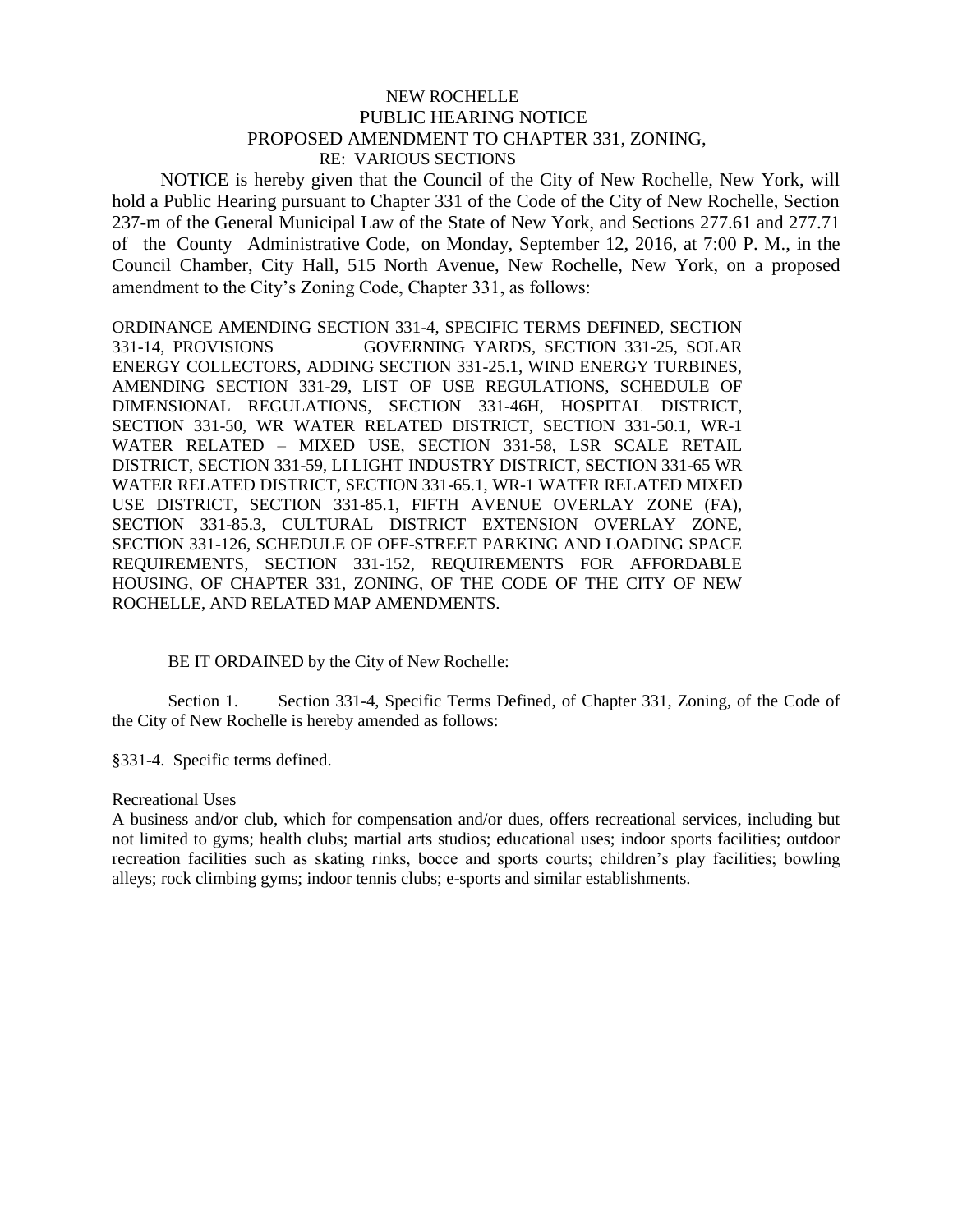Wind Turbine or Wind Energy Turbine.

A wind turbine or wind energy turbine converts kinetic wind energy into rotational energy that drives an electrical generator. A wind turbine typically consists of a mast or mounting frame and structural supports, electrical generator, transformer, energy storage equipment, and a rotor with one or more blades. Some turbines use a vertical axis/helix instead of rotor blades.

 Section 2. Section 331-14, Provisions governing yards, of Chapter 331, Zoning, of the Code of the City of New Rochelle is hereby amended as follows:

§331-14. Provisions governing yards.

A. Use of yards.

 (1) Buildings and structures. No principal building shall be constructed on any portion of a lot which is less in width than the minimum required for the district in which it is located. No building or structure shall be permitted within any minimum required yard except:

> (a) Decks or terraces less than 18 inches above the level of the ground beneath them and not extending closer than six feet to

any side lot line or 10 feet to a rear lot line.

- (b) Swimming pools as regulated by § 331-17.
- (c) Fences as regulated by § 331-16.
- (d) Sports courts but not closer than 10 feet from any property line.

 (e) Other minor accessory structures in a side or rear yard but no closer than three feet from any property line.

 (f) Ground mounted solar energy collectors not extending closer than six feet to any side lot line or 10 feet to a rear lot line.

Section 3. Section 331-25, Solar energy collectors, of Chapter 331, Zoning, of the Code of the City of New Rochelle is hereby amended as follows:

§331-25. Solar energy collectors.

C. Rooftop and building-mounted (including parking garage rooftop) solar energy collectors shall be allowed as a permitted accessory use in all zoning districts, subject to the following requirements:

 (1) Building permits shall be required for installation of rooftop and building mounted solar energy collectors.

 (2) The solar energy collector surface and mounting devices for building-mounted solar energy collectors shall be set back not less than one (1) foot from the exterior perimeter of a roof for every one (1) foot that the system extends above the parapet wall or roof surface, if no parapet wall exists, on which the system is mounted. Solar energy systems that extend less than three (3) feet above the roof surface shall be exempt from this provision.

D. Ground-mounted and freestanding solar collectors are permitted by special permit to the Planning Board as accessory structures in all zoning districts, subject to the following requirements:

 (1) The location of the solar energy collector meets all applicable setback requirements of the zone in which it is located.

 (2) The height of the solar collector and any mounts shall not exceed the height of the principal structure or 20 feet, whichever is less, when oriented at maximum tilt.

 (3) The total surface area of all ground-mounted and freestanding solar collectors shall not exceed 1,000 square feet in area or 5% of the area of the lot on which they are located, whichever is less.

(4) A building permit has been obtained for the solar collector.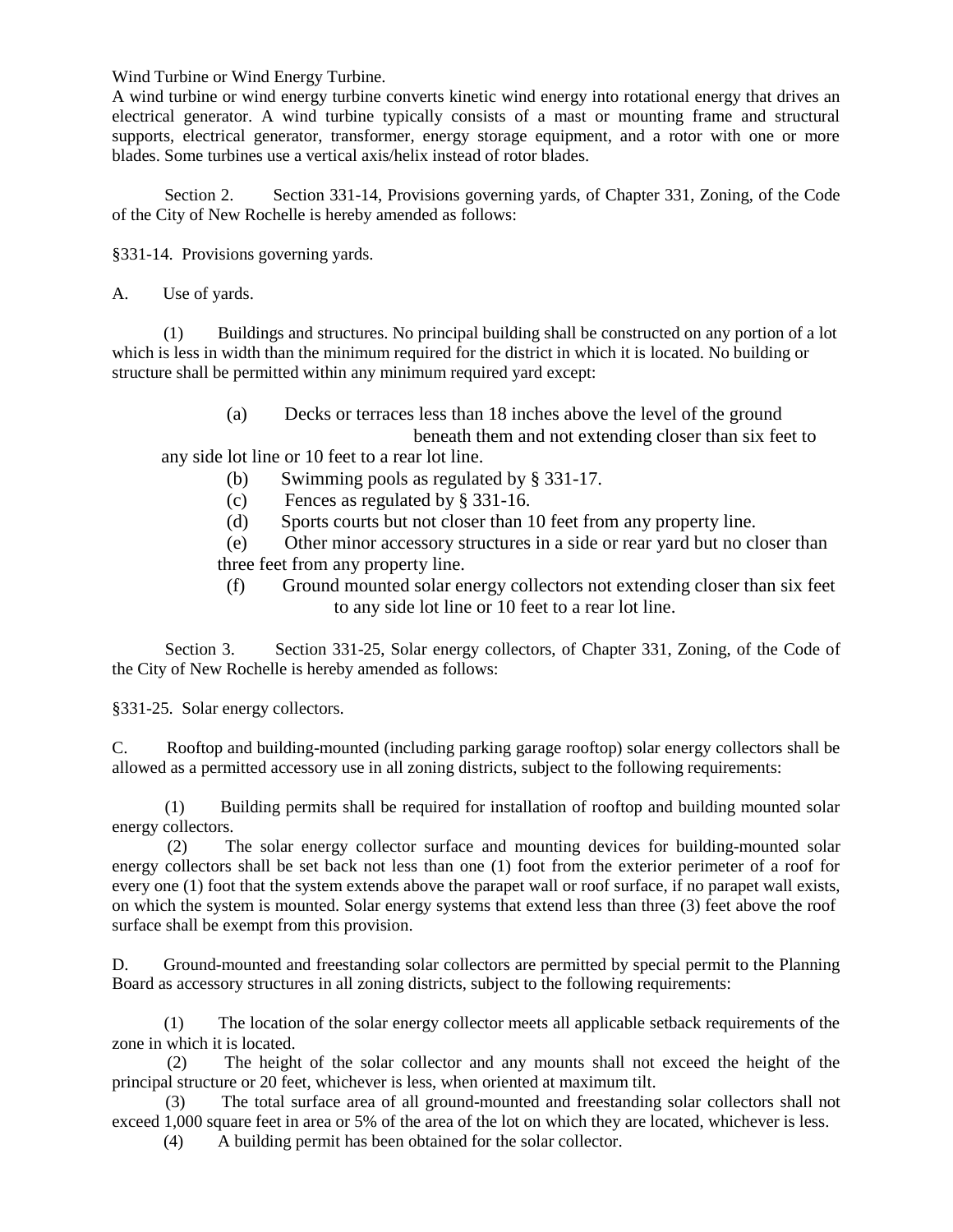(5) The solar collector is located in a side or rear yard.

 (6) All abandoned or unused freestanding solar energy collectors shall be removed within six  $(6)$  months of the cessation of operations.

 (7) Solar collectors shall be screened from neighboring properties and the public right of way, as appropriate.

E. Height Exceptions for rooftop and building-mounted Solar Energy Collectors.

(1) One-Family and Two Family Residential Districts.

 (a) Solar energy collectors may extend up to 18 inches above the maximum height limit, with unlimited rooftop coverage.

(2) Multifamily Residential Districts.

 (a) Notwithstanding the height limitations of the zoning district, solar energy collectors may extend up to two feet above the ridge level of a roof on a structure with a gable, hip or gambrel roof and shall not extend higher than four feet above the surface of the roof when installed on a flat or shed roof, with unlimited rooftop coverage. The Planning Board may grant exceptions up to six feet if viewsheds are protected.

(3) Mixed Use Districts.

 (a) Solar energy collectors may extend up to four feet above the surface of the roof, with unlimited rooftop coverage. The Planning Board may grant exceptions up to six feet if viewsheds are protected.

(4) Commercial and Industrial Districts.

 (a) Solar energy collectors may extend up to four feet above the maximum height limit, with unlimited rooftop coverage. The Planning Board may grant exceptions up to six feet if viewsheds are protected.

 Section 4. Chapter 331, Zoning, of the Code of the City of New Rochelle is hereby amended by adding the following section:

§331-25.1. Wind energy turbines.

A. Definitions.

 (1) Wind Turbine or Wind Energy Turbine. A wind turbine or wind energy turbine converts kinetic wind energy into rotational energy that drives an electrical generator. A wind turbine typically consists of a mast or mounting frame and structural supports, electrical generator, transformer, energy storage equipment, and a rotor with one or more blades. Some turbines use a vertical axis/helix instead of rotor blades.

 (a) Small Wind Turbines or Small Wind Energy Turbines are turbines with an American Wind Energy Association (AWEA) rated power output of 10kW or less. They are also certified by the Small Wind Certification Council to meet AWEA Small Wind Turbine Performance and Safety Standards. These turbines may or may not be connected to the power grid.

 (b) Large Wind Turbines or Large Wind Energy Turbines are turbines with a rated power output of more than 10kW. These turbines may or may not be connected to the power grid. Large wind turbines are not permitted.

B. Installation of wind turbines in multifamily residential, mixed use, and commercial and industrial districts shall be subject to approval by the Planning Board, in accordance with the provisions and procedures of Article XIII, Site Plan Approval, which shall take into account the needs of energy conservation. Wind energy facilities shall not be permitted in single family residential districts.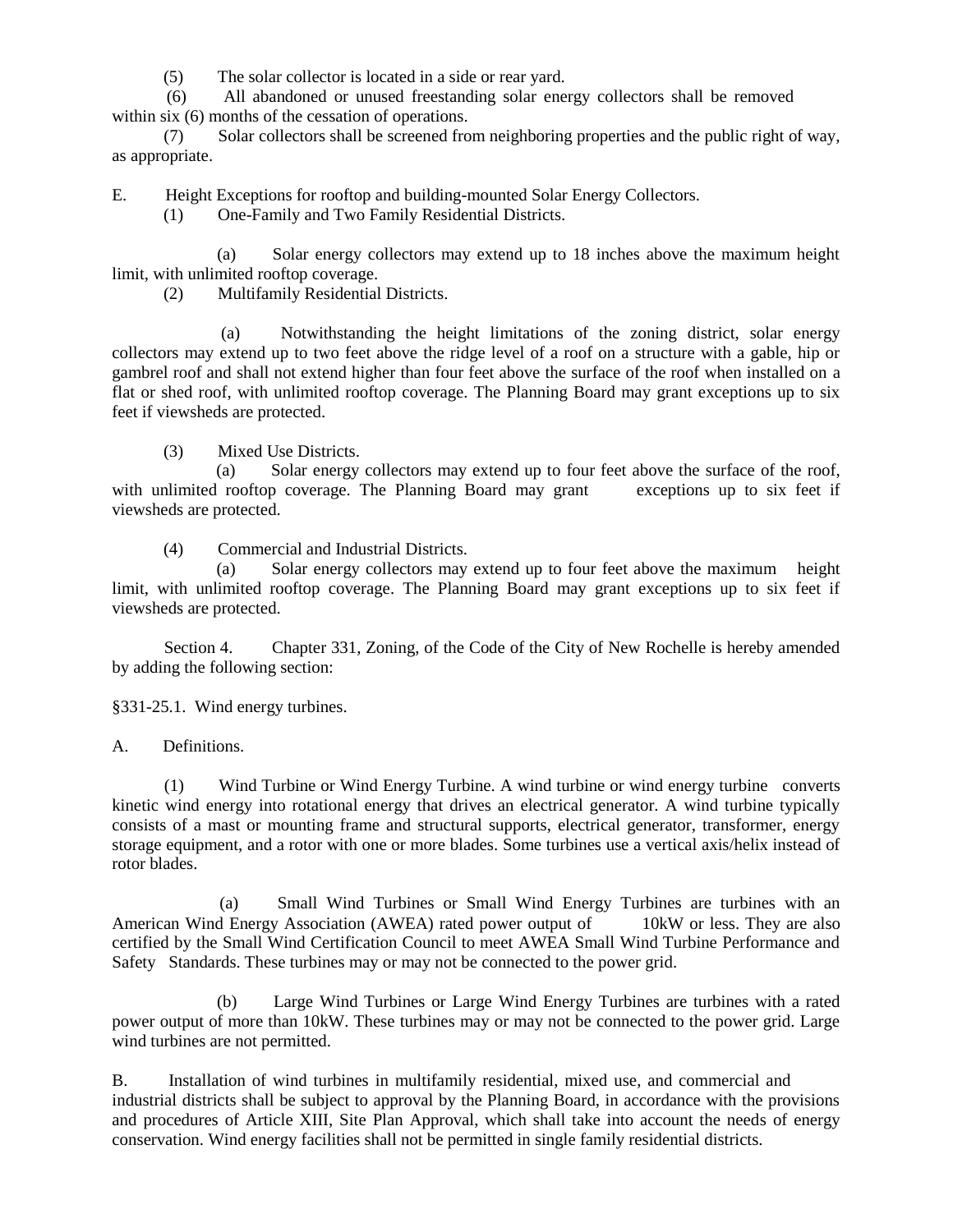C. Wind turbines shall be allowed as a permitted accessory use in all multifamily residential, mixed use, and commercial and industrial districts, subject to the following requirements:

(1) Building permits shall be required for installation of building mounted wind turbines.

(2) Pole mounted or ground mounted turbines shall not be permitted.

D. Rotor swept area. The rotor swept area is the projected area as defined by the AWEA. The maximum rotor swept area is 150 square feet.

E. Setbacks and Height.

 (1) Setbacks. Building mounted turbines are subject to the minimum setbacks of the building they are mounted on.

 (2) Height. A turbine may be up to 50 percent above the base zone height limit, or 45 feet above the height of the building it is mounted on, whichever is less.

 Section 5. Section 331-29, List of use regulations; Schedule of Dimensional Regulations, of Chapter 331, Zoning, of the Code of the City of New Rochelle is hereby amended as follows:

§331-29, List of use regulations; Schedule of Dimensional Regulations.

A. The accompanying list of use regulations lists and defines the permitted uses of land, buildings and structures. All permitted uses are set forth in the list of use regulations by district. Any use not specifically listed as being permitted shall be deemed to be prohibited. Only in multifamily and nonresidence districts is more than one permitted principal use allowed on a single lot.

B. The list of use regulations prescribed in Articles VI through XI is subject to the Schedule of Dimensional Regulations, which is hereby incorporated and made part of this chapter.[1]

 [1] Editor's Note: The Schedule of Dimensional Regulations is included at the end of this chapter.

C. See §331-25 for exceptions to Dimensional Regulations for solar energy collectors.

D. See §331-25.1 for exceptions to Dimensional Regulations for wind energy turbines.

 Section 6. Section 331-46, H Hospital District, of Chapter 331, Zoning, of the Code of the City of New Rochelle is hereby amended as follows:

§ 331-46. H Hospital District. See § 331-28B(1)

A. Permitted principal uses.

(10) Educational and research uses.

Section 7. Section 331-50, WR Water related District, of Chapter 331, Zoning, of the Code of the City of New Rochelle is hereby amended as follows:

§ 331-50. WR Water Related District.

A. Permitted principal uses; 1.0 Maximum FAR for the following water-dependent uses: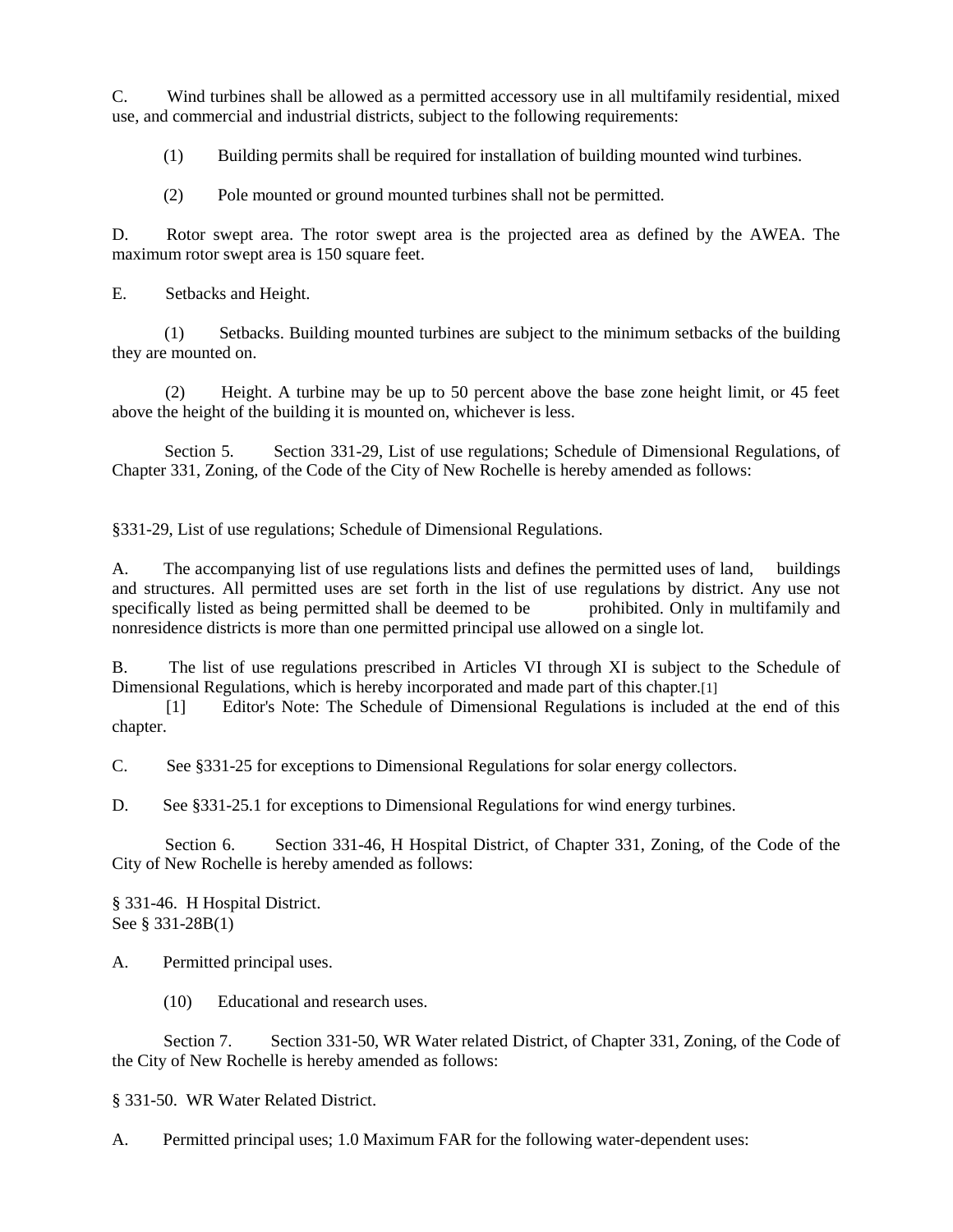(12) Bed and breakfast, hotel.

C. Uses allowed by special permit by the City Council.\* (See Article XII for body having jurisdiction to issue special permit.)

- $(1)$  [0.25] 0.40 maximum FAR for the following [non-water-dependent] uses:
	- (a) Aquarium, maritime museum, marine sciences institute.

[(b) Inn, bed and breakfast, hotel.]

[(c)](b) Enclosed sports/amusement/recreation complex.

 $[(d)](c)$  Retail sales and service establishments.

[(e)](d) Business, professional or government offices.

 $[(f)](e)$  Studios, theater, auditorium (up to a capacity of 80 people).

 $[(g)](f)$  Enclosed restaurant with outdoor dining.

 $[(h)](g)$  Indoor sports courts and billiard rooms.

 [(i)](h) Parking lots for the storage of passenger vehicles and enclosed garages for not more than two commercial vehicles.

[(j)](i) Greenhouse, nursery, arboretum.

 $[(k)$  Boatyards.]

 $[(1)](j)$  Public utility uses as regulated by § 331-106.

 $[(m)](k)$ Municipal uses.

 [(n)](l) Yacht, boat, rowing, beach, and other water-dependent membership clubs as regulated by § 331-45D.

 [(2) 0.25 maximum FAR (maximum 10 dwelling units per acre) for the following non-waterdependent residential uses:]

[(o)](m)One-family attached and detached dwelling.

 $[(p)](n)$  Two-family dwellings.

- (o) Multifamily dwellings.
- (p) Mixed use commercial/residential with dwelling units located on the second floor and above.

 $[(3)](2)$  1.0 FAR for other uses, including:

(a) Dry boat storage for vessels under 16 feet in length.

 \*NOTE: All special permit [non-water-dependent buildings and] uses shall be subject to waterfront design guidelines, which shall encourage nautical building design decoration, water-orientation and views, salt water-tolerant vegetation, lighting, and screening.

 Section 8. Chapter 331, Zoning, of the Code of the City of New Rochelle is hereby amended by adding the following section:

§331-50.1. WR-1 Water Related – Mixed Use District

§ 331-50.1 WR-1 Water Related – Mixed Use District.

A. Permitted principal uses; 1.0 Maximum FAR for the following uses:

- (1) Pier, dock, marina, boat launching, boat storage and boatyards.
- (2) Boat building and boat/sail repair.
- (3) Boat service facility, including the sale and storage of fuel, lubricants, parts, accessories, ice, bait as an incidental marina use.
	- (4) Dry boat storage for boats 16 feet or longer.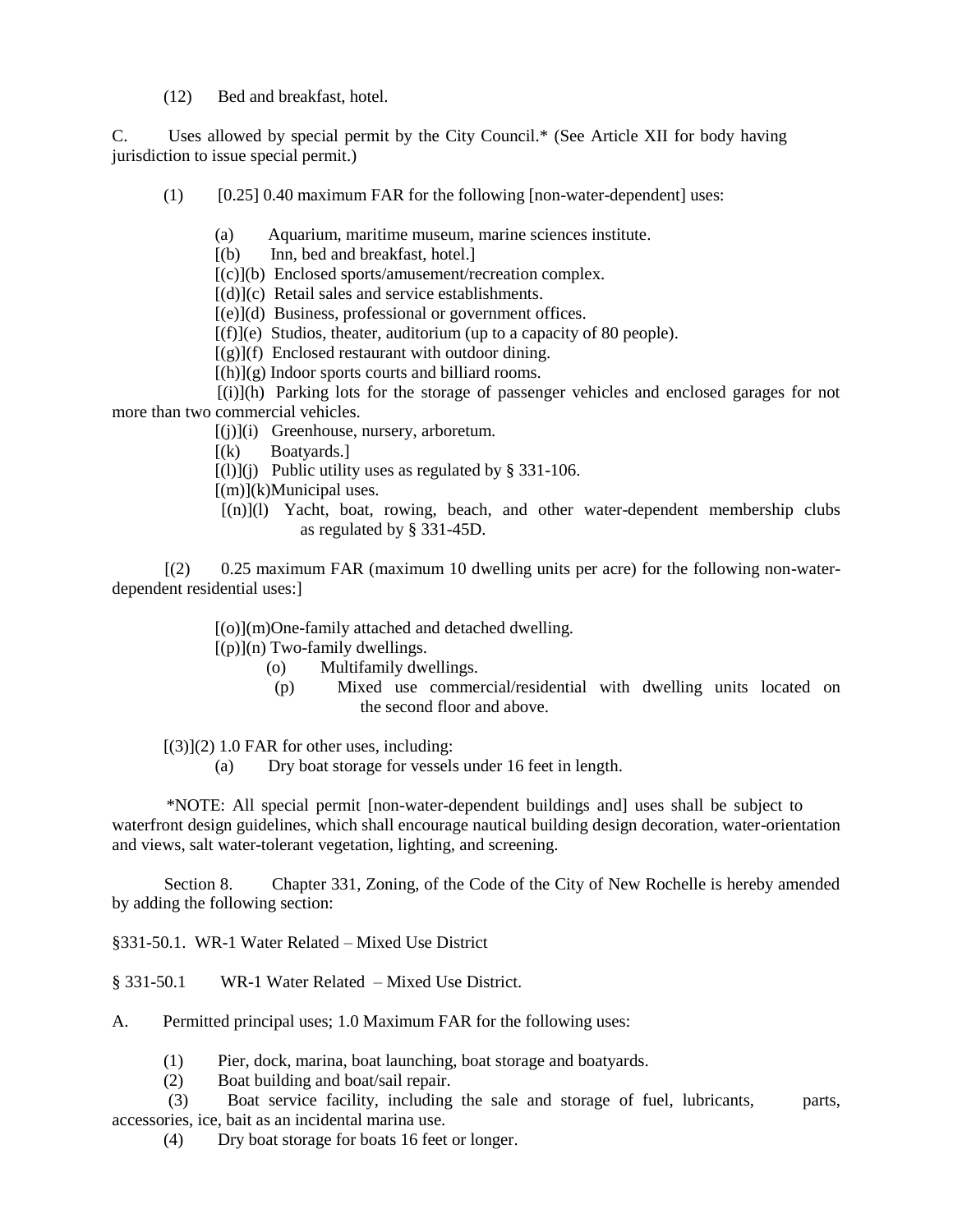- (5) Tanks and pumps for dispensing gasoline and fuel for motors.
- (6) Establishments for the sale and rental of boats, motors and accessories.
- (7) Ferry, water taxi, excursion, fishing and charter boat services.
- (8) Beach, park, promenade, boardwalk at or near the water's edge.
- (9) Navigation aids, marine police and fire station, public utility structure, municipal use.
- (10) Public parks and public open space.
- (11) Houses of worship.
- (12) Mixed use commercial/residential with dwelling units located on the second floor and above.
	- (13) Multifamily apartment buildings.
	- (14) Bed and breakfast, hotel.
	- (15) Retail sales and service establishments.
	- (16) Recreational uses.
- B. Permitted accessory uses.

 (1) Uses and structures which are clearly incidental and customarily accessory to the permitted principal use on the lot on which they are located.

(2) Swimming pools as regulated by § 331-17.

 (3) Satellite earth station or dish antennas as regulated by § 331-24, but only when accessory to a permitted principal use on the lot on which it is located.

- (4) Outdoor dining as per § 331-95 of the Zoning Chapter.
- (5) Facilities for the pumping out of marine holding tanks.
- (6) Shore protection structures.

C. Uses allowed by special permit by the City Council.\* (See Article XII for body having jurisdiction to issue special permit.)

- (1) 0.4 maximum FAR for the following uses:
	- (a) Aquarium, maritime museum, marine sciences institute.
	- (b) Business, professional or government offices.
	- (c) Studios, theater, auditorium (up to a capacity of 80 people).
	- (d) Enclosed restaurant with outdoor dining.
	- (e) Indoor sports courts and billiard rooms.
	- (f) Parking lots and parking structures for the storage of passenger vehicles.
	- (g) Greenhouse, nursery, arboretum.
	- (h) Public utility uses as regulated by § 331-106.
	- (i) Municipal uses.
		- (j) Yacht, boat, rowing, beach, and other water-dependent membership clubs as regulated by § 331-45D.
- (2) 1.0 FAR for other uses, including:
- (a) Dry boat storage for vessels under 16 feet in length.

 (3) Dimensional requirements on Hudson Park Road. In addition to the dimensional requirements in §331, Attachment 2 Schedule of Dimensional Regulations: Mixed-Use Districts, the following Dimensional Requirements apply to buildings that have frontage along Hudson Park Road:

(a) The maximum height shall be six (6) stores or 65 feet.

 Section 9. Section 331-58, LSR Large Scale Retail District, of Chapter 331, Zoning, of the Code of the City of New Rochelle is hereby amended as follows: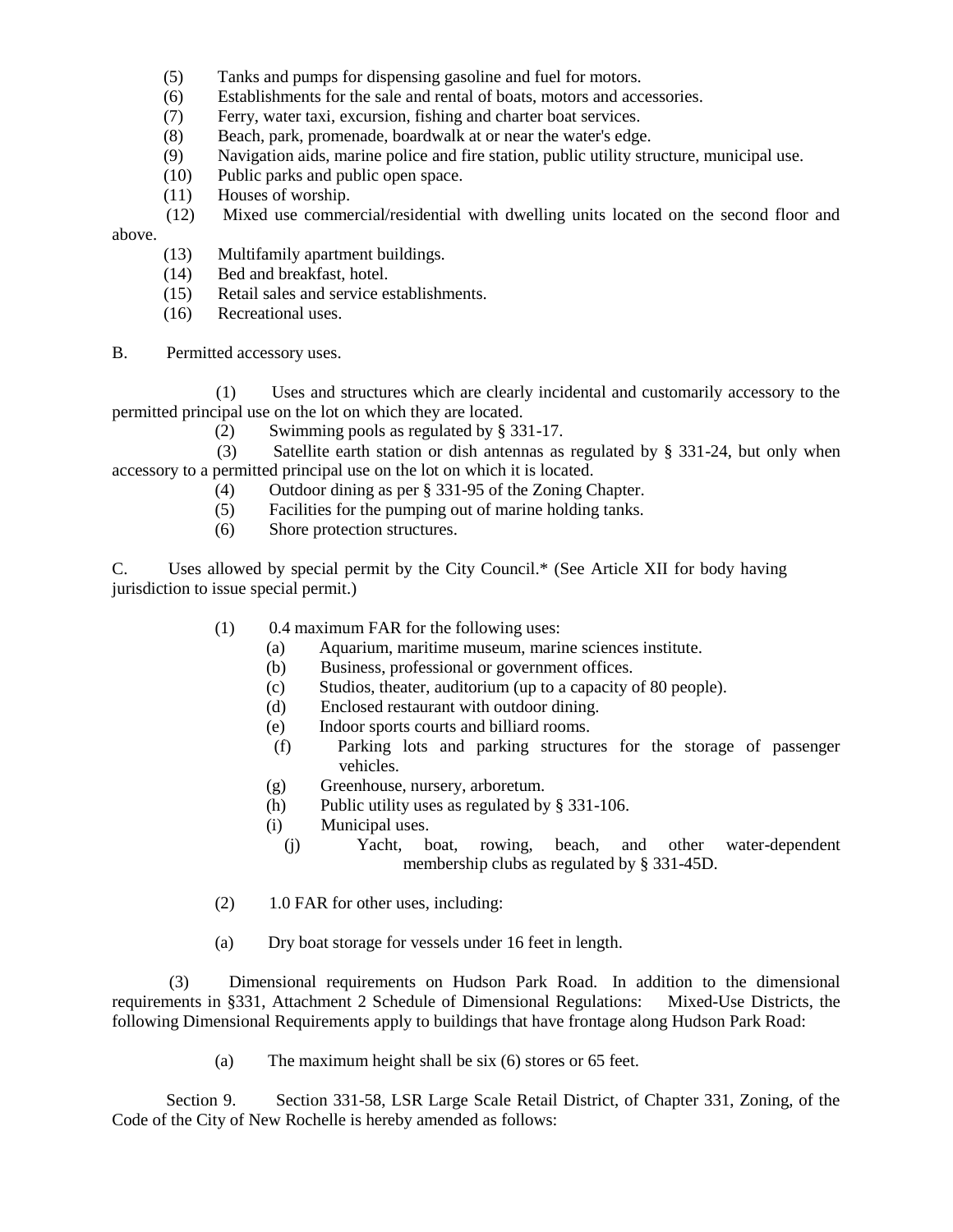§ 331-58. LSR Large Scale Retail District.

C. Uses allowed by special permit. (See Article XII for body having jurisdiction to issue special permit.)

- [(1) Outdoor storage of motor vehicles.]
- $[(2)](1)$  Greenhouses, nurseries, and arboretums as regulated by § 331-96.
- $[(3)](2)$  Public utility uses as regulated by § 331-106.
- [(4)](3) Cellular antennas and associated facilities as regulated by § 331-99 of this chapter.
- [(5) Motor vehicle dealership, as regulated by § 331-102.]
- $[(6)](4)$  Self-storage facility, as regulated by § 331-105.1.
- $[(7)](5)$  Day-care centers, as regulated by § 331-113.6.
- $[(8)](6)$  Cabarets accessory to a restaurant use as regulated by § 331-113.2.

 Section 10. Section 331-59, LL Light Industrial District, of Chapter 331, Zoning, of the Code of the City of New Rochelle is hereby amended as follows:

§ 331-59. LL Light Industrial District.

A. Permitted principal uses.

(16) Recreational Uses.

 Section 11. Section 331-65, WR Water Related District, of Chapter 331, Zoning, of the Code of the City of New Rochelle is hereby amended as follows:

§ 331-65. WR Water Related District.

A. Dimensional requirements.

 (1) The maximum building height for all permitted and special permit uses shall be three stories and/or 35 feet.

 (a) Special permit. By special permit to Planning Board, permitted and special permit uses may increase maximum building height to a maximum of four stories and/or 45 feet. Planning Board shall use preservation of views of the Long Island Sound from adjacent residential areas as a criteria for granting the special permit subject to the following criteria. An applicant for a special permit required under this section shall submit proof to the Planning Board that the construction of a new building or replacement or expansion of an existing building on the site shall not block any significant existing water views, including winter water views, enjoyed by the public on adjacent rights-of-way and/or by adjacent and/or upland property owners, if such views are commonly and frequently enjoyed and easily accessible, including winter water views or if the loss of such view would negatively affect property values. This proof shall include, without limitation, visual demonstration on the applicant's property which identifies the height of the proposed construction or proposed planting. If the Planning Board determines that the special permit procedures and/or standards set forth in § 331-88 and § 331-89 of this chapter have not been met and/or if the Planning Board determines that any significant existing water views, if such views are commonly and frequently enjoyed and easily accessible, enjoyed by the public on adjacent rights-of-way and/or by adjacent and/or upland property owners, including winter water views, are blocked, the special permit shall be denied.

 (2) The maximum permitted floor area ration (FAR) shall be 1.0 for [water related] permitted uses. For [residential and water related] special permit uses, the maximum permitted FAR shall be [0.250] 0.40.

 (3) The maximum permitted [lot area] building coverage shall be 35% for special permit uses, included uses and structures accessory to a special permit use, except where parking is shared with a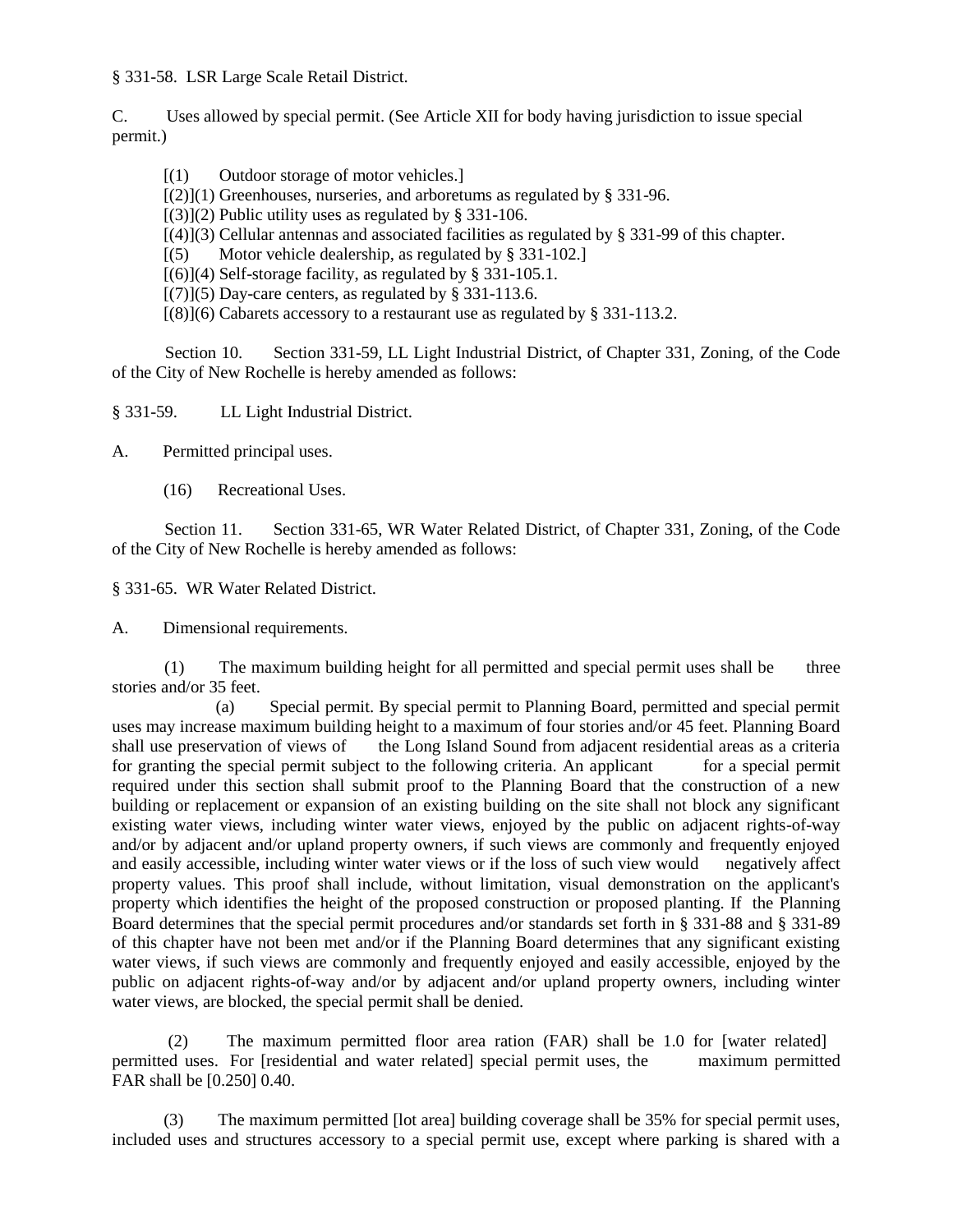permitted use, in which case the maximum [lot area] building coverage for the special permit use shall be 40%.

(4) Yard setbacks: 30 feet.

 Section 12. Chapter 331, Zoning, of the Code of the City of New Rochelle is hereby amended by adding the following section:

§331-65.1. WR-1 Water Related Mixed Use District

A. Dimensional requirements.

 (1) The maximum building height for all permitted and special permit uses shall be four stories and/or 45 feet.

 (a) Special permit. By special permit to Planning Board, permitted and special permit uses may increase maximum building height to a maximum of six stories and/or 65 feet for buildings that have frontage along Hudson Park Road.

 (2) The maximum permitted floor area ratio (FAR) shall be 1.0 for permitted uses. For special permit uses, the maximum permitted FAR shall be 0.40.

 (3) The maximum permitted building coverage shall be 35% for special permit uses, included uses and structures accessory to a special permit use, except where parking is shared with a permitted use, in which case the maximum building coverage for the special permit use shall be 40%.

(4) Yard setbacks: 30 feet.

 Section 13. Section 331-85.1, Fifth Avenue Overlay Zone (FA), of Chapter 331, Zoning, of the Code of the City of New Rochelle is hereby amended as follows:

§ 331-85.1 Fifth Avenue Overlay Zone (FA).

A. Purpose. The Fifth Avenue Overlay Zone is established to improve the function, aesthetics, and accessibility of Fifth Avenue, Potter Avenue, Pleasant Avenue, Plain Avenue, and other streets contained within the area bounded to the north by Fifth Avenue, to the east by the City limit line, to the south by the New York State Thruway, and to the west by Potter Avenue, so as to phase out nonconforming buildings and uses and to promote attractive commercial, [and] light industrial, and mixed-use residential development, which will complement and be compatible with City Park. Specifically the following objectives are encouraged:

 (8) Creation of a mixed-use district that includes live-work space in accordance with § 331- 72C and small-scale manufacturers.

(9) Development of multi-family residential uses not to exceed three stories.

C. Permitted uses on Fifth Avenue. In addition to those uses permitted by right in the underlying LI Light Industrial District, the following uses shall be permitted by right in the Fifth Avenue Overlay Zone, provided they front on Fifth Avenue [and] or are located within 200 feet of the intersections of Fifth Avenue with Portman Road or Valley Place, respectively:

(7) Multi-family apartment buildings.

 (8) Mixed use commercial/residential with dwelling units located on the second floor and above.

(9) Live-work units.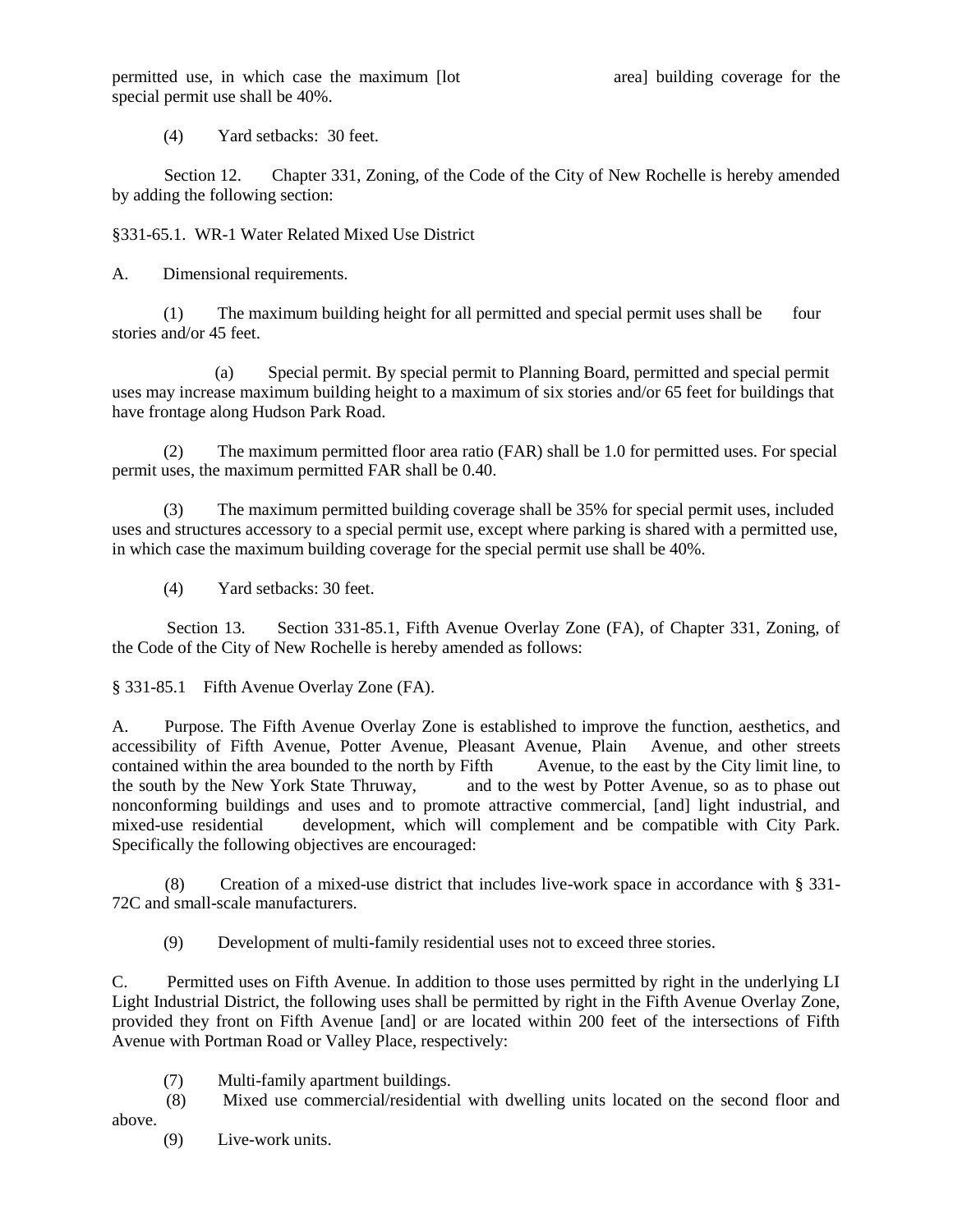(10) Retail sales and service establishments.

H. Mixed-use, multi-family residential, and live-work space in accordance with § 331-72C. To promote creation of a mixed-use district, mixed-use buildings, multi-family residential, and live-work space shall be permitted in the Fifth Avenue Overlay District. The following dimensional requirements apply to new construction of buildings that include commercial uses on the ground floor such as but not limited to artisans, trades, workshops, and showrooms. Upper floors should include multi-family residential units and/or live-work space for artisans.

- (1) Dimensional Requirements.
	- (a) The maximum building height shall be 35 feet or three stories.
	- (b) The maximum permitted floor area ratio (FAR) shall be 1.0.

 (c) The maximum permitted lot coverage shall be 35% for all buildings and 65% for all impervious surfaces.

 (d) Minimum floor area per dwelling unit shall be 400 square feet plus 200 square feet per bedroom.

- (e) Front yard setbacks shall be a minimum of 10 feet and a maximum of 25 feet.
	- (f) Rear yard setbacks shall be a minimum of 30 feet.
	- (g) Usable open space per dwelling unit shall be a minimum of 100 square feet.

 Section 14. Chapter 331, Zoning, of the Code of the City of New Rochelle is hereby amended by adding the following section:

§331-85.3 Cultural District Extension Overlay Zone.

A. Purpose. The Cultural District Extension Overlay Zone is established to supports the concepts, goals, and strategies of the Arts + Cultural District Plan and recognizes the unique qualities of the light industrial area in fostering and preserving arts and culture in the city. The Cultural District Extension Overlay Zone is meant to permit and incentivize uses in close proximity to the New Rochelle Transit Center that promote the creation of housing, workspace, and programming that supports New Rochelle's arts and cultural community.

B. Permitted Principal Uses. In addition to those uses permitted by right in the underlying LI Light Industrial District, the following use shall be permitted by right in the Cultural District Extension Overlay Zone:

- (1) Retail for onsite products, including arts-related products.
- (2) Artist work studios and workshops.
- (3) Artist work/live units with artist certification requirement.
- (4) Maker activities, including shared maker labs, studios, and workshops.
- (5) Art galleries.
- C. Permitted Accessory Uses.
	- (1) Uses and structures accessory to the permitted principal use.
	- (2) Satellite earth station or dish antennas.
	- (3) Educational activities related to arts, cultural, and maker uses.

D. Special permit uses. All the uses allowed as special permit uses in the underlying LI Light Industrial District shall be allowed as special permit uses in the Cultural District Extension Overlay Zone.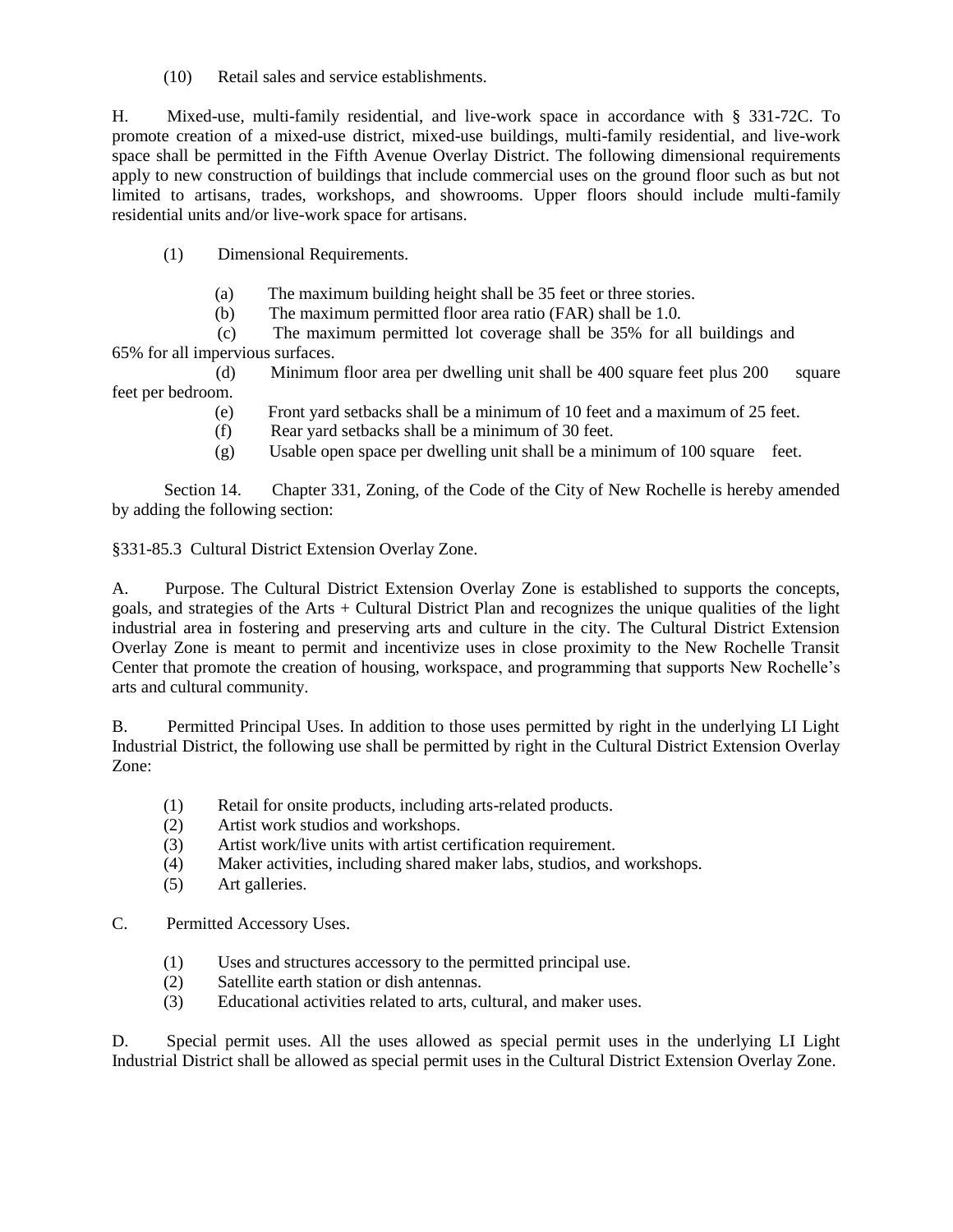## E. Dimensional Requirements.

 (1) A minimum of 70% of the gross floor area shall be artist work/studio space and/or artist work/live housing and related common areas. A maximum of 30% of any project may be arts-related auxiliary uses including educational space, gallery space, and retail that is produced on site, as per the underlying light industrial zoning restrictions. Permitted non-arts related uses shall not include non-artist live (residential) or work/live spaces.

(2) Artist work/live units.

 (a) Artist work/live units shall have a minimum of 275 square feet for the living unit. (b) Each living unit shall have a minimum of 100 square feet per unit provided as work space, either as individual studio space or as part of a common work space or maker space. This work space shall be provided as additional space in the living unit.

 (c) Artist work/live developments may include other shared or auxiliary spaces related to arts, culture and maker activities such as workshop and tool spaces, storage spaces, and gallery spaces.

> (d) Gallery space must be provided for the benefit of all artist work/live units. Gallery space shall be a minimum of 150 square feet.

 (e) Artists renting or occupying work/live units must be certified artists by the City of New Rochelle through the City's artist certification program.

 (3) Art sales space accessory to and integrated with artist work and work/live spaces may occupy up to a maximum of 30 percent of the gross floor area.

F. Parking Requirements.

 (1) Artist work space and maker space: 1 parking space per 500 square feet of gross floor area.

 (2) Artist work/live development: 1 parking space for every three artist work/live units plus 1 parking space per 500 square feet of gross floor area of the remaining project (excluding the work/live units and common area for these, and excluding the required work space/studio space for each of these work/live units).

G. Development Incentives.

 (1) In the Cultural District Extension Overlay Zone, development that provides adaptive reuse of existing buildings and/or new construction for the use of artist work/studio space and/or artist work/live space as outlined above shall be eligible to receive development incentives as follows:

 (a) Increased height up to four stories total (from two stories allowable as of right in the current zoning of the Light Industrial District)

(b) Additional parking relief for the redevelopment of underutilized lots and buildings:

 1. A reduction of parking from 1 space per 500 square feet of gross floor area of work space and auxiliary uses to 1 space per 750 square feet of gross floor area of these uses.

 Section 15. Section 331-91, Establishment of a new or expansion of existing universities, colleges and private school campuses in residential districts, of Chapter 331, Zoning, of the Code of the City of New Rochelle is hereby amended as follows:

§ 331-85.1 Establishment of a new or expansion of existing universities, colleges and private school campuses in residential districts.

 B. A special permit shall be required for a new or the expansion of an existing university, college and private school campus in residential districts [on property that had not been previously used for any purposes related to the university, college or private school]. Expansion shall include the merger of lots adjacent to the existing campus.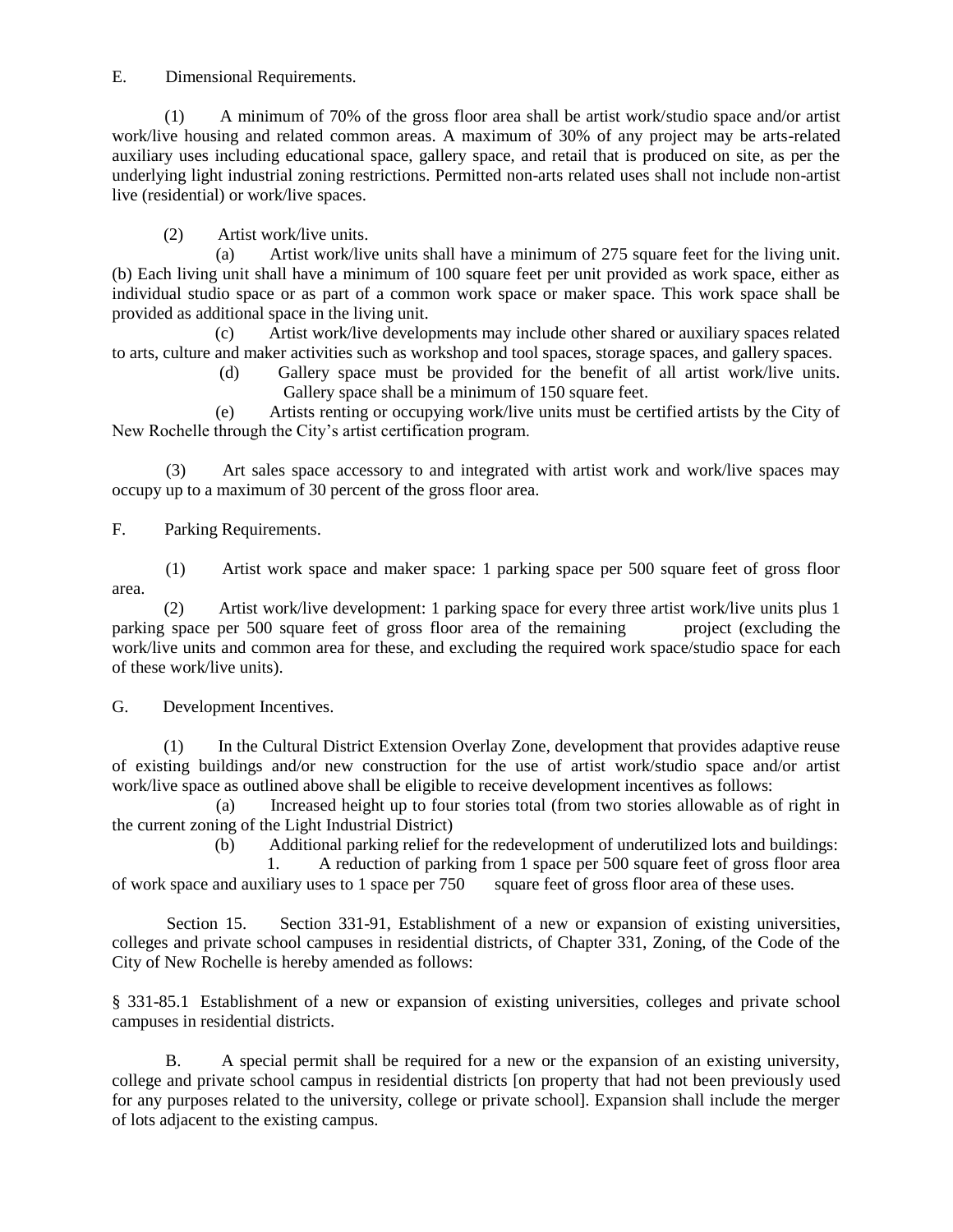Section 16. Section 331-126, Schedule of off-street parking and loading space requirements, of Chapter 331, Zoning, of the Code of the City of New Rochelle is hereby amended as follows:

§ 331-126. Schedule of off-street parking and loading space requirements.

The schedule of off-street parking and loading space requirements presents the minimum parking space and loading space requirements of this chapter. Where there is more than one use, the minimum requirements shall be cumulative for all uses, except where shared use of parking or loading spaces is permitted by the approving agency pursuant to Subsection A, Subsection G or Subsection [G] H herein. For uses that do not fall within the categories listed, or for uses where no minimum number of spaces is specified, the Building Official or designated representative shall recommend to the Planning Board minimum parking and loading space requirements based upon the specific nature of the proposed facility or use, and the Planning Board shall establish the requirements on that basis. Required spaces developed for specific structures and uses shall be reserved at all times to persons who are employed at or make use of such structures and uses, except where such parking spaces are dedicated to and accepted by the City of New Rochelle as public parking, or where arrangements for shared use are made pursuant to Subsection A, Subsection G or Subsection [G] H below.

| <b>Off-Street Parking and Loading Space Requirements</b> |                                            |                                                           |                                       |
|----------------------------------------------------------|--------------------------------------------|-----------------------------------------------------------|---------------------------------------|
|                                                          |                                            | <b>Minimum Number of Parking</b>                          | <b>Minimum</b><br><b>Number</b><br>of |
| <b>Use</b>                                               |                                            | <b>Spaces</b>                                             | <b>Loading Spaces</b>                 |
|                                                          | Residential                                |                                                           |                                       |
|                                                          | One-family dwelling                        | 2 per dwelling unit                                       |                                       |
|                                                          | Two-family dwelling                        | 2 per dwelling unit                                       |                                       |
|                                                          | Multifamily dwelling                       | $[1.5]$ 1.25 per dwelling unit,                           | 1, which may be utilized for          |
|                                                          |                                            | plus .25 for each bedroom                                 | parking within requirements for       |
|                                                          |                                            | In the CPA District, 1.0 per                              | zoning chapter. Area shall be         |
|                                                          |                                            | dwelling unit                                             | designated on site plan as to         |
|                                                          |                                            |                                                           | and height,<br>and<br>size<br>its     |
|                                                          |                                            |                                                           | feasibility shall be acceptable to    |
|                                                          |                                            | In other than the PUD-AH                                  | the Building Official.                |
|                                                          | Attached<br>dwelling<br>unit,<br>townhouse | District or the CPA: $[1.5]$ 1.25                         |                                       |
|                                                          |                                            | per dwelling unit, plus [.50] .4                          |                                       |
|                                                          |                                            | per bedroom                                               |                                       |
|                                                          |                                            | In the PUD-AH District: 1 per                             |                                       |
|                                                          |                                            | dwelling unit                                             |                                       |
|                                                          |                                            | In the CPA: 1 per dwelling unit                           |                                       |
|                                                          | Bed-and-breakfast                          | addition<br>residential<br>In<br>to                       |                                       |
|                                                          |                                            | component, 1 per each room                                |                                       |
|                                                          |                                            | rented                                                    |                                       |
|                                                          | Rooming house                              | 1 per 2 guest rooms                                       |                                       |
|                                                          | Senior citizen housing                     | In other than the PUD-AH                                  |                                       |
|                                                          |                                            | District: [.05] .06 per dwelling                          |                                       |
|                                                          |                                            | unit; $[0.3]$ 0.4 for publicly                            |                                       |
|                                                          |                                            | assisted senior citizen housing                           |                                       |
|                                                          |                                            | In the PUD-AH District, for<br>multifamily senior citizen |                                       |
|                                                          |                                            | assisted-living residences: [0.2]                         |                                       |
|                                                          |                                            | 0.3 per dwelling unit                                     |                                       |
|                                                          |                                            | In the PUD-AH District, for                               |                                       |
|                                                          |                                            | medical support facilities: 1 per                         |                                       |
|                                                          |                                            | 350 square feet of gross floor                            |                                       |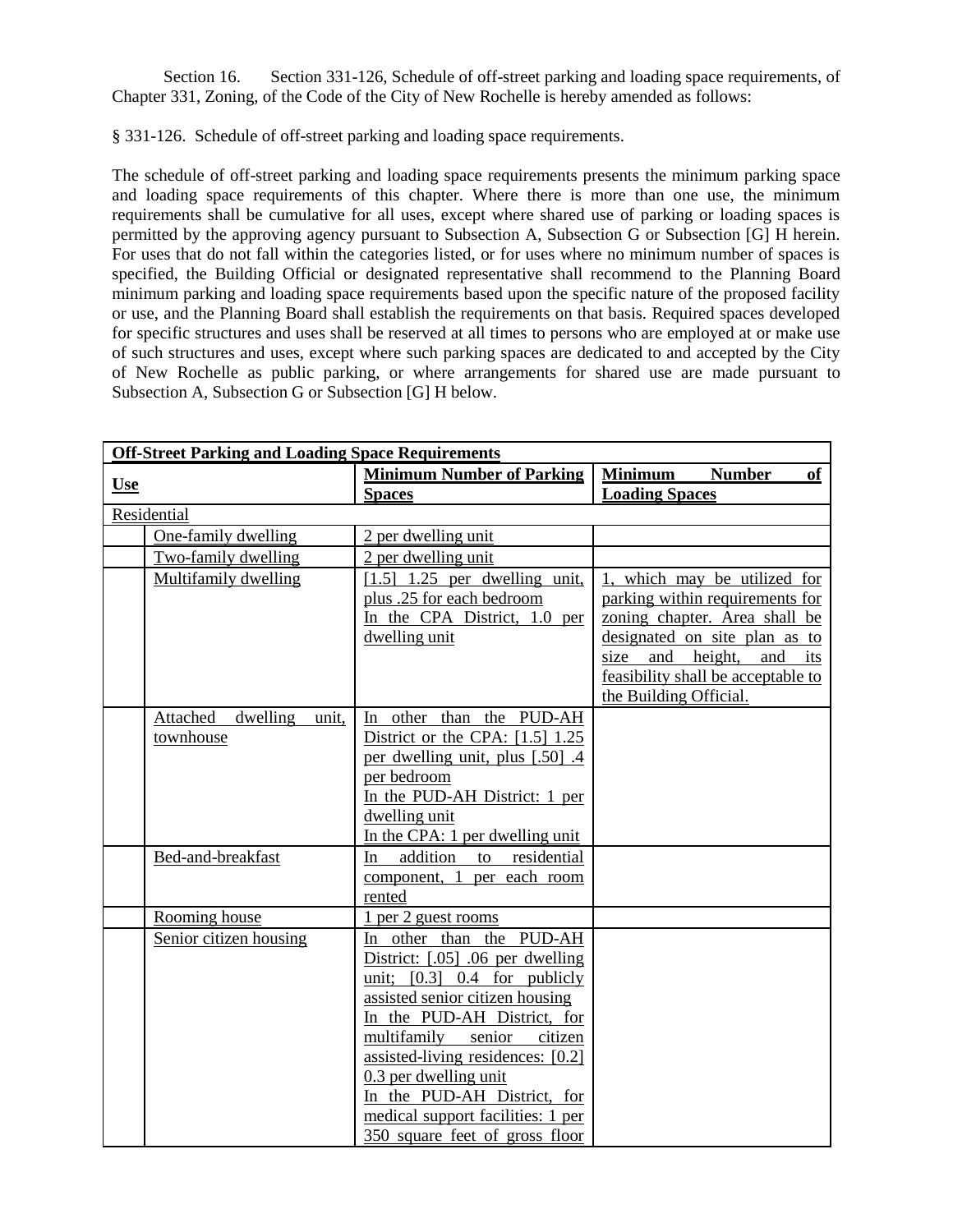|                                     | area                                                                              |                                                                  |
|-------------------------------------|-----------------------------------------------------------------------------------|------------------------------------------------------------------|
| Independent<br>living               | In the CPA: $0.5$ per dwelling                                                    |                                                                  |
| residences                          | unit; elsewhere: 0.65<br>per                                                      |                                                                  |
|                                     | dwelling unit                                                                     |                                                                  |
| Adult care facilities               | In the CPA: 0.20 per bed                                                          |                                                                  |
| Recreational                        |                                                                                   |                                                                  |
| Athletic facilities accessory       | $1$ per 10 seats                                                                  |                                                                  |
| to private school, university       |                                                                                   |                                                                  |
| or college                          |                                                                                   |                                                                  |
| Beach club                          | $1$ per 3 seats in area(s) of public                                              |                                                                  |
|                                     | assembly and 1 per 100 square                                                     |                                                                  |
|                                     | feet for other uses (conference                                                   |                                                                  |
|                                     | room, manager's office, etc.)                                                     |                                                                  |
| <b>Billiard</b> hall                | 1 per billiard or pool table                                                      |                                                                  |
| Bowling alley                       | In CPA <sup>1</sup> : 2 per lane; elsewhere:<br>4 per lane                        |                                                                  |
| Club, golf                          | $1$ per 3 seats in area(s) of public                                              |                                                                  |
|                                     | assembly and 1 per 100 square                                                     |                                                                  |
|                                     | feet for other uses (conference                                                   |                                                                  |
|                                     | room, manager's office, etc.)                                                     |                                                                  |
| Commercial<br>indoor                | In CPA <sup>1</sup> : 1 per 350 square feet                                       | Up to $10,000$ square feet: 1; for                               |
| recreation<br>facility<br>and       | of GFA; elsewhere: 1 per 200                                                      | each additional 100,000 square                                   |
| health club                         | square feet of GFA                                                                | feet or major portion thereof: 1                                 |
|                                     |                                                                                   | additional                                                       |
| Golf driving range                  | $1$ per tee                                                                       |                                                                  |
| wall<br>Indoor<br><b>or</b><br>rock | In CPA: 1 per 350 square feet                                                     | $0$ to $10,000$ square feet: none;                               |
| climbing facility                   | of GFA; elsewhere: 1 per 250                                                      | 10,000 to 100,000 square feet:<br>1; for each additional 100,000 |
|                                     | square feet of GFA                                                                | square feet or major portion                                     |
|                                     |                                                                                   | thereof: 1 additional                                            |
| Marina                              | 1 per 200 square feet of GFA                                                      | At least 20% of the parking                                      |
|                                     | (not used for storage), plus                                                      | spaces required shall be 9.5 feet                                |
|                                     | $[1.5] 1.0$ per slip                                                              | by 35 feet in size to                                            |
|                                     |                                                                                   | accommodate cars with trailers,                                  |
|                                     |                                                                                   | except when the marina is                                        |
|                                     |                                                                                   | multifamily<br>accessory<br>to                                   |
|                                     |                                                                                   | dwelling and no boat-launching                                   |
|                                     |                                                                                   | facility is provided where no                                    |
|                                     |                                                                                   | such loading space parking                                       |
|                                     |                                                                                   | shall be required                                                |
| Skating rink                        | 1 per [100] 1000 square feet of                                                   |                                                                  |
|                                     | rink area                                                                         |                                                                  |
| handball,<br>Squash,                | $CPA^1$ :<br>$\overline{1}$<br>In<br>per<br>court;                                |                                                                  |
| racquetball<br>similar<br>and       | elsewhere: 2 per court                                                            |                                                                  |
| courts                              |                                                                                   |                                                                  |
| Tennis courts                       | $\overline{In}$ CPA <sup>1</sup> : [3] 2 per court;<br>elsewhere: [5] 4 per court |                                                                  |
| <b>Theaters</b>                     | $In$ CPA <sup>1</sup> : 1<br>per 5<br>seats;                                      |                                                                  |
|                                     | elsewhere: 1 per 3 seats                                                          |                                                                  |
| Semipublic                          |                                                                                   |                                                                  |
| Church or other places of           | 1 per 5 seats in the sanctuary,                                                   |                                                                  |
| worship                             | and for additional accessory                                                      |                                                                  |
|                                     | areas and/or uses, parking shall                                                  |                                                                  |
|                                     | be provided as set forth in this                                                  |                                                                  |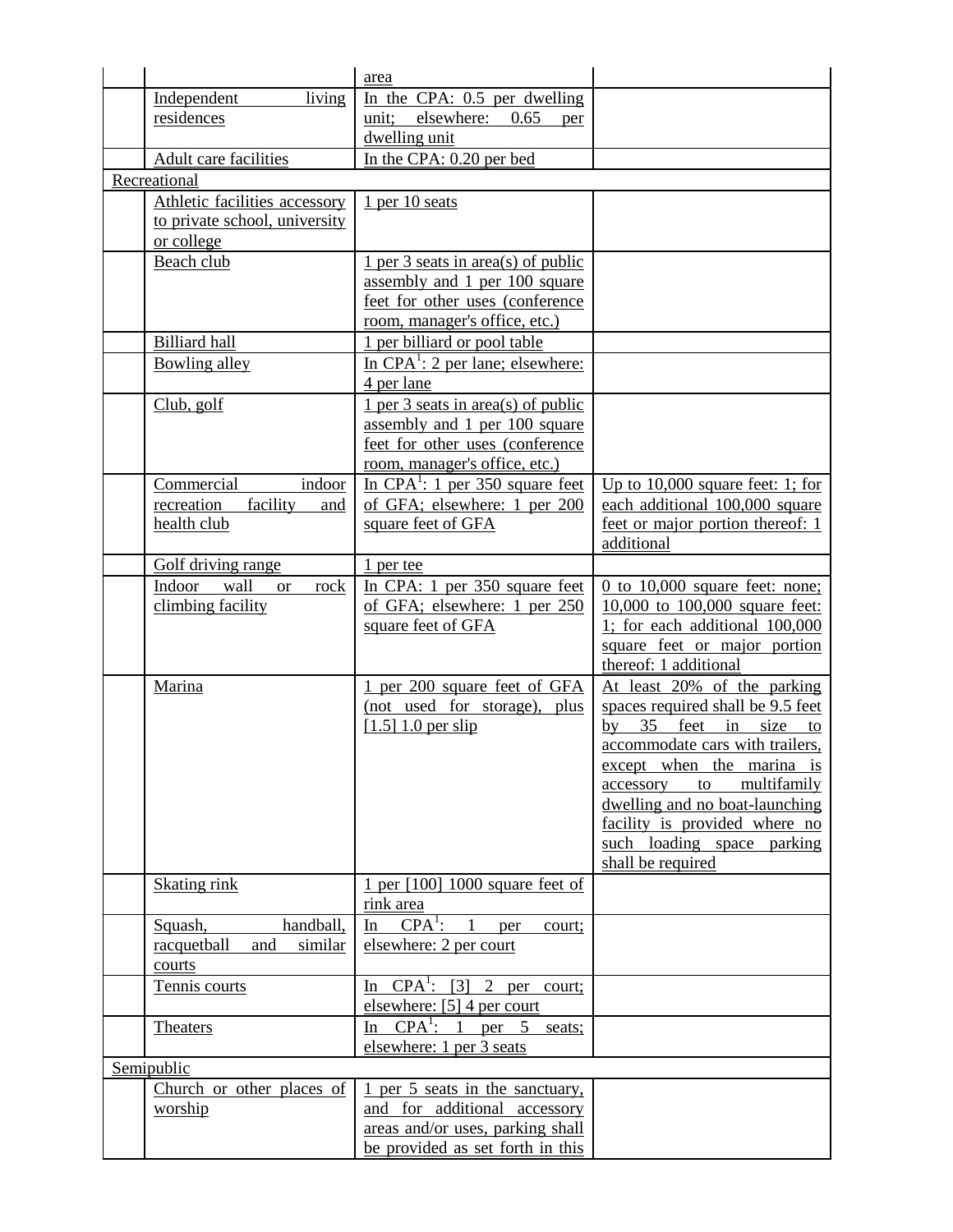|         |                                | chapter                                       |                                         |
|---------|--------------------------------|-----------------------------------------------|-----------------------------------------|
|         | College or university          | 1 for each faculty member, plus               |                                         |
|         |                                | 1 per 3 employees, plus 1 per                 |                                         |
|         |                                | each 3 students not residing on               |                                         |
|         |                                | campus                                        |                                         |
|         | Congregate care facility,      | $\lceil 1 \rceil$ per 3 beds, plus 1 for each | 0 to 30 beds: none; 31 to 100           |
|         | domiciliary care facility      | employee] 0.45 per bed                        | beds: 1; 101 to 200 beds: 2;            |
|         |                                |                                               | over 200 beds: 3                        |
|         | Hospital                       | $[2.5]1.25$ per bed [or] plus 1 per           | 1 per $100,000$ square feet of          |
|         |                                | 400 square feet of GFA                        | GFA or major portion thereof            |
|         |                                | [whichever is greater] of any                 |                                         |
|         |                                | outpatient clinic                             |                                         |
|         | Group home                     | 1 per 5 residents, plus one per               |                                         |
|         |                                | employee                                      |                                         |
|         | <b>Student Residences</b>      | In $CPA^1$ : 1 per 3 student                  |                                         |
|         |                                | resident beds                                 |                                         |
|         | Civic/Institutional use        | In $CPA^1$ : 1 spaces per 500                 |                                         |
|         |                                | square feet of GFA                            |                                         |
|         | <b>Community Facilities</b>    |                                               |                                         |
|         | Library                        | In CPA <sup>1</sup> : 1.3 per 1,000 square    |                                         |
|         |                                | feet of GFA; elsewhere: 3.3 per               |                                         |
|         |                                | 1,000 square feet of GFA                      |                                         |
| Schools |                                |                                               |                                         |
|         | Nursery and day                | In other than CPA: 1 per 4                    |                                         |
|         | care                           | children, plus 1 per employee                 |                                         |
|         |                                | In $CPA$ : 1 for every 2                      |                                         |
|         |                                | employees                                     |                                         |
|         | Elementary                     | 1 for each faculty member, plus               |                                         |
|         | (Grades K-8)                   | 1 per each 3 staff members and                |                                         |
|         |                                | 1 per each 30 students                        |                                         |
|         | Secondary                      | 1 for each faculty member, plus               |                                         |
|         | $(Grades 9-12)$                | 1 per each 3 staff members and                |                                         |
|         |                                | 1 per each 10 students                        |                                         |
|         | Commercial                     |                                               |                                         |
|         | <b>Adult-oriented business</b> | 1 per 3 seats or [1 per 100] 6                |                                         |
|         |                                | per 1000 square feet of GFA,                  |                                         |
|         |                                | whichever is greater                          |                                         |
|         | Animal hospital                | In $CPA^1$ : 1 per [350]<br>500               | Greater than 5,000 square feet:         |
|         |                                | square feet of GFA; elsewhere:                | $\mathbf{1}$                            |
|         |                                | 1 per [250] 350 square feet of                |                                         |
|         |                                | <b>GFA</b>                                    |                                         |
|         | <b>Bank</b>                    | $[1 \text{ per } 200]$ 6 per 1000 square      |                                         |
|         |                                | feet of GFA [plus 2 per                       |                                         |
|         |                                | teller<br>automated<br>machine                |                                         |
|         |                                | and/or] plus 5 queuing spaces                 |                                         |
|         |                                | per drive-up window                           |                                         |
|         | Bar, cabaret and nightclub     | 1 per 3 seats or [1 per 100] 6                |                                         |
|         |                                | per 1000 square feet of GFA,                  |                                         |
|         |                                | whichever is greater                          |                                         |
|         | Clinical laboratory            | 1 per employee, plus 1 per                    | $0$ to 5,000 square feet: none;         |
|         |                                | commercial vehicle kept on the                | 5,000 to 75,000 square feet or          |
|         |                                | lot, but not less than 1 per 500              | major portion<br>thereof;<br>additional |
|         |                                | square feet of GFA                            |                                         |
|         | Car wash                       | [10] 6 queuing spaces per bay,                |                                         |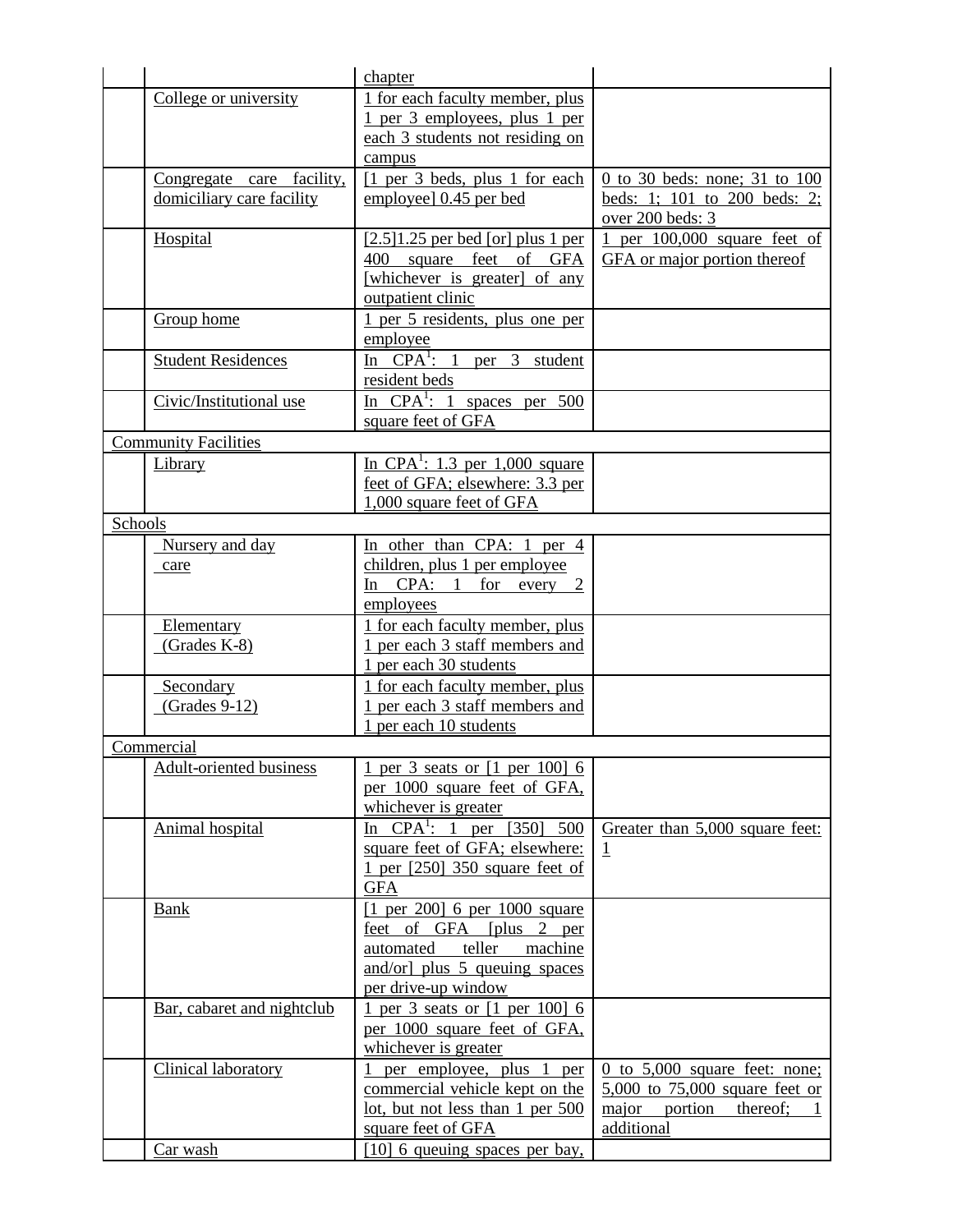|                                       | plus 0.80 per employee                                                            |                                          |
|---------------------------------------|-----------------------------------------------------------------------------------|------------------------------------------|
| Convenience store                     | 1 per $[200]$ 100 square feet of                                                  |                                          |
|                                       | GFAL, plus 1 per pump island if                                                   |                                          |
|                                       | associated with motor vehicle                                                     |                                          |
|                                       | filling station]                                                                  |                                          |
| Funeral parlor                        | For assembly rooms: 1 per 100                                                     | 1 for each hearse                        |
|                                       | square feet of GFA or 1 per 3                                                     |                                          |
|                                       | seats, whichever is greater, plus                                                 |                                          |
|                                       | 1 per commercial vehicle kept                                                     |                                          |
|                                       | on the lot                                                                        |                                          |
| Hotel                                 | Within the CPA 0.8 per guest                                                      | 1 for the first 100 units, plus 1        |
|                                       | room, [plus 1 per employee]                                                       | for each additional 100 units or         |
|                                       | plus additional spaces<br>as                                                      | major portion thereof, plus              |
|                                       | required<br>for<br>other<br>uses;                                                 | additional spaces as required            |
|                                       | elsewhere 1 per guest room,                                                       | for other uses                           |
|                                       | additional<br>plus<br>spaces<br>as                                                |                                          |
|                                       | required for other uses                                                           |                                          |
| Martial arts studio, dance            | 1 per $[200]$ 150 square feet of                                                  | to 5,000 square feet: none;              |
| studio and aerobic exercise           | <b>GFA</b>                                                                        | 5,000 to 15,000 square feet: 1           |
| studio                                |                                                                                   |                                          |
| Motor vehicle dealership              | Sales: 1 per 300 square feet of                                                   |                                          |
|                                       | GFA; service: 5 for the first                                                     |                                          |
|                                       | service bay and 2 per every                                                       |                                          |
|                                       | service bay thereafter; $1 \text{ per } 2$                                        |                                          |
|                                       | employees; one loading space a                                                    |                                          |
|                                       | minimum of 50 feet in length is                                                   |                                          |
|                                       | required.                                                                         |                                          |
| vehicle<br>filling<br>Motor           | 1 per pump island, plus 5 per                                                     |                                          |
| station                               | service bay                                                                       |                                          |
| vehicle<br>Motor<br>rental            | 1 per 100 square feet of GFA in                                                   |                                          |
| agency                                | addition to spaces required for                                                   |                                          |
|                                       | the storage of vehicles for rent                                                  |                                          |
| vehicle<br>Motor<br>service           | 5 for the first service bay and 2                                                 |                                          |
| and/or body repair facility           | for every bay thereafter                                                          |                                          |
| Office:<br>business.                  | In $CPA^1$ : 1 per [500]                                                          | $400 \mid 0$ to 5,000 square feet: none; |
| professional, governmental            | square feet of GFA; elsewhere:                                                    | 5,000 to 75,000 square feet or           |
|                                       | 1 per 250 square feet of GFA                                                      | major portion<br>thereof:                |
|                                       |                                                                                   | additional                               |
| Office: medical/dental                | In CPA <sup>1</sup> : 1 per 350 square feet                                       |                                          |
|                                       | of GFA; elsewhere: 1 per 250                                                      |                                          |
|                                       | square feet of GFA                                                                |                                          |
| Office: in residence<br>of            | 2, plus spaces required for                                                       |                                          |
| professional person                   | residence                                                                         |                                          |
| catering<br>Restaurant<br>and         | 1 per 3 seats or 1 per [200] 150                                                  |                                          |
| halls                                 | square feet of GFA whichever                                                      |                                          |
|                                       | is greater                                                                        |                                          |
| Restaurant, carry-out                 | Same as above                                                                     |                                          |
| Restaurant, fast-food                 | 1 per $[50]$ 80 square feet of<br><b>GFA</b>                                      |                                          |
| laundry<br>Retail<br>dry<br><b>or</b> | [3, plus 1 for each 500 square]                                                   |                                          |
| cleaner                               | feet of GFA in excess of 1,000                                                    |                                          |
|                                       | square feet] 2.5 per 1000 square                                                  |                                          |
|                                       | feet of GFA                                                                       |                                          |
| Retail,<br>national<br>brand          | In CPA <sup>1</sup> : 1 per 400 square feet $\vert$ 0 to 5,000 square feet: none; |                                          |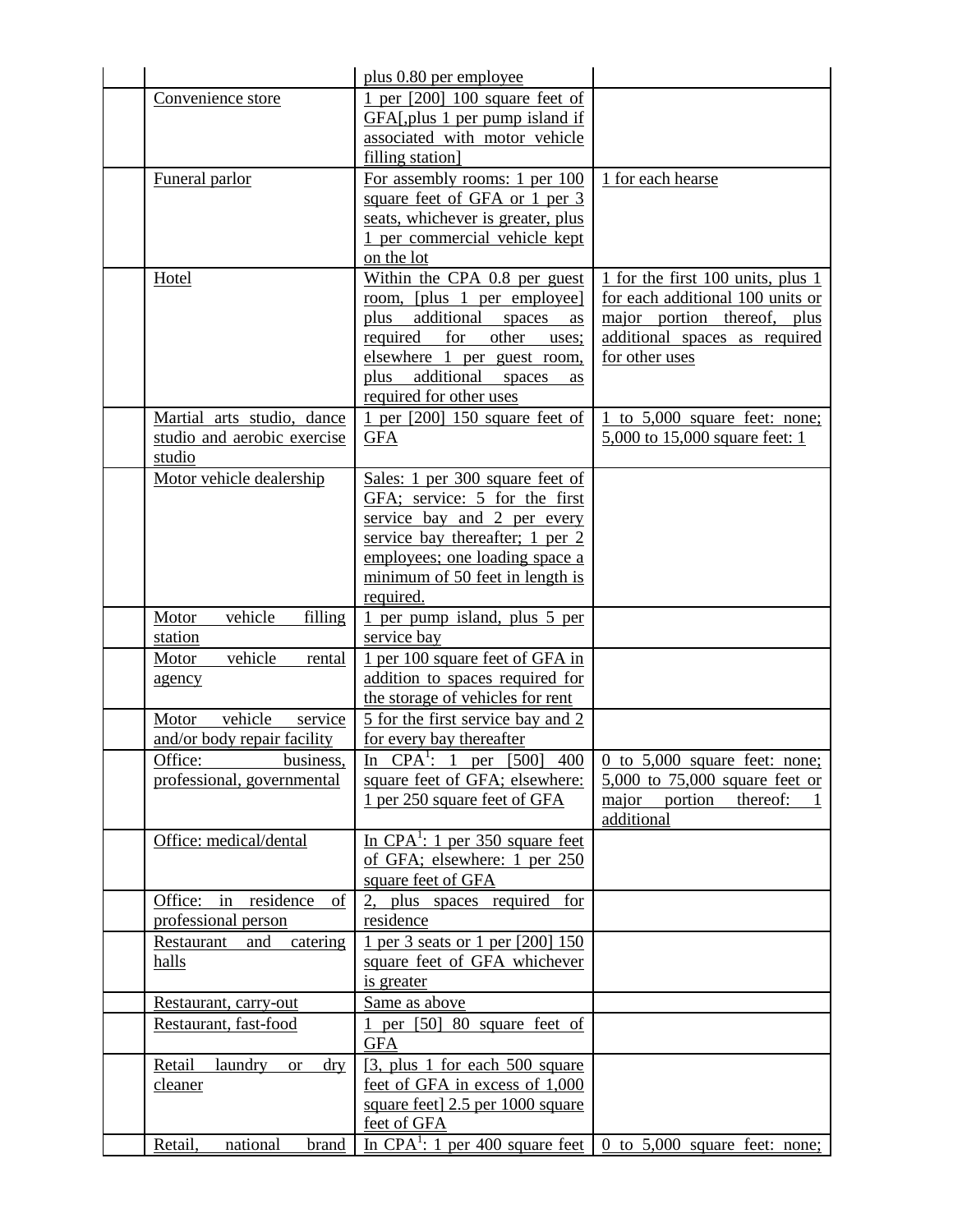|            | establishment<br>Retail,<br>shop, and<br>store,<br>personal<br>service<br>establishments | of GFA; elsewhere 1 per 250<br>square feet of GFA [and 1 per<br>1,000 square feet of accessory<br>$use$<br>In CPA <sup><math>\cdot</math></sup> : 1 per 400 square feet<br>of GFA; elsewhere: 1 per 250<br>square feet of GFA | 5,000 to 15,000 square feet: 1;<br>15,000 to 30,000 square feet: 2;<br>30,000 to 60,000 square feet: 3;<br>60,000 to 100,000 square feet:<br>each additional 50,000<br>4:<br>square feet or major portion<br>thereof: 1 additional<br>$0$ to $5,000$ square feet: none:<br>5,000 to 15,000 square feet: 1;<br>15,000 to 30,000 square feet: 2;<br>30,000 to 60,000 square feet: 3;<br>60,000 to 100,000 square feet:<br>4; each additional 50,000<br>square feet or portion thereof<br>for other than retail use<br>occupying a total of not less<br>than 140,000 square feet of<br>GFA in the DMU District: 1<br>additional;<br>each<br>additional<br>100,000 square feet or portion<br>thereof of retail use occupying<br>a total of not less than 140,000 |
|------------|------------------------------------------------------------------------------------------|-------------------------------------------------------------------------------------------------------------------------------------------------------------------------------------------------------------------------------|--------------------------------------------------------------------------------------------------------------------------------------------------------------------------------------------------------------------------------------------------------------------------------------------------------------------------------------------------------------------------------------------------------------------------------------------------------------------------------------------------------------------------------------------------------------------------------------------------------------------------------------------------------------------------------------------------------------------------------------------------------------|
|            |                                                                                          |                                                                                                                                                                                                                               | square feet of GFA in the DMU<br>District, as determined by the<br>Planning Board in connection<br>with site plan approval                                                                                                                                                                                                                                                                                                                                                                                                                                                                                                                                                                                                                                   |
|            | Accessory to multifamily<br>residential development                                      | 1 per 1,000 square feet of GFA                                                                                                                                                                                                |                                                                                                                                                                                                                                                                                                                                                                                                                                                                                                                                                                                                                                                                                                                                                              |
|            | Retail, large-scale                                                                      | In $CPA^1$ : 1 per 400 square feet<br>of GFA; elsewhere: 1 per 200<br>square feet of GFA                                                                                                                                      | Same as above                                                                                                                                                                                                                                                                                                                                                                                                                                                                                                                                                                                                                                                                                                                                                |
|            | Retail, membership club                                                                  | In CPA <sup>1</sup> : 1 per $\frac{400}{ }$ square feet<br>of GFA; elsewhere: 1 per 250<br>square feet of GFA                                                                                                                 | Same as above                                                                                                                                                                                                                                                                                                                                                                                                                                                                                                                                                                                                                                                                                                                                                |
| Industrial |                                                                                          |                                                                                                                                                                                                                               |                                                                                                                                                                                                                                                                                                                                                                                                                                                                                                                                                                                                                                                                                                                                                              |
|            | Light industrial                                                                         | $[1]$ 0.80 per employee, plus 1<br>per commercial vehicle kept on<br>the lot, but not less than 1 per<br>1,000 square feet of GFA                                                                                             | From 0 to 25,000 square feet:<br>1; from 25,001 to to 40,000<br>square feet: 2; from $40,001$ to<br>$60,000$ square feet: 3; from<br>60,001 to 100,000 square feet:<br>4; for each additional 50,000<br>square feet or major portion<br>thereof: 1                                                                                                                                                                                                                                                                                                                                                                                                                                                                                                           |
|            | Self-storage facility                                                                    | 1 per [350] 100 storage units                                                                                                                                                                                                 | 1 per 500 storage units                                                                                                                                                                                                                                                                                                                                                                                                                                                                                                                                                                                                                                                                                                                                      |
|            | Manufacturing, fabrication,<br>finishing or assembling of<br>products                    | $[1]$ 0.80 per employee, plus 1<br>per commercial vehicle kept on<br>the lot, but not less than 1 per<br>1,000 square feet of GFA                                                                                             | Same as above                                                                                                                                                                                                                                                                                                                                                                                                                                                                                                                                                                                                                                                                                                                                                |
|            | Wholesale<br>business,<br>distribution,<br>storage,<br><b>or</b><br>warehousing          | $[1]$ 0.80 per employee, plus 1<br>per commercial vehicle kept on<br>the lot, but not less than 1 per<br>$[3,000]$ 2,000 square feet of<br><u>GFA</u>                                                                         | Same as above                                                                                                                                                                                                                                                                                                                                                                                                                                                                                                                                                                                                                                                                                                                                                |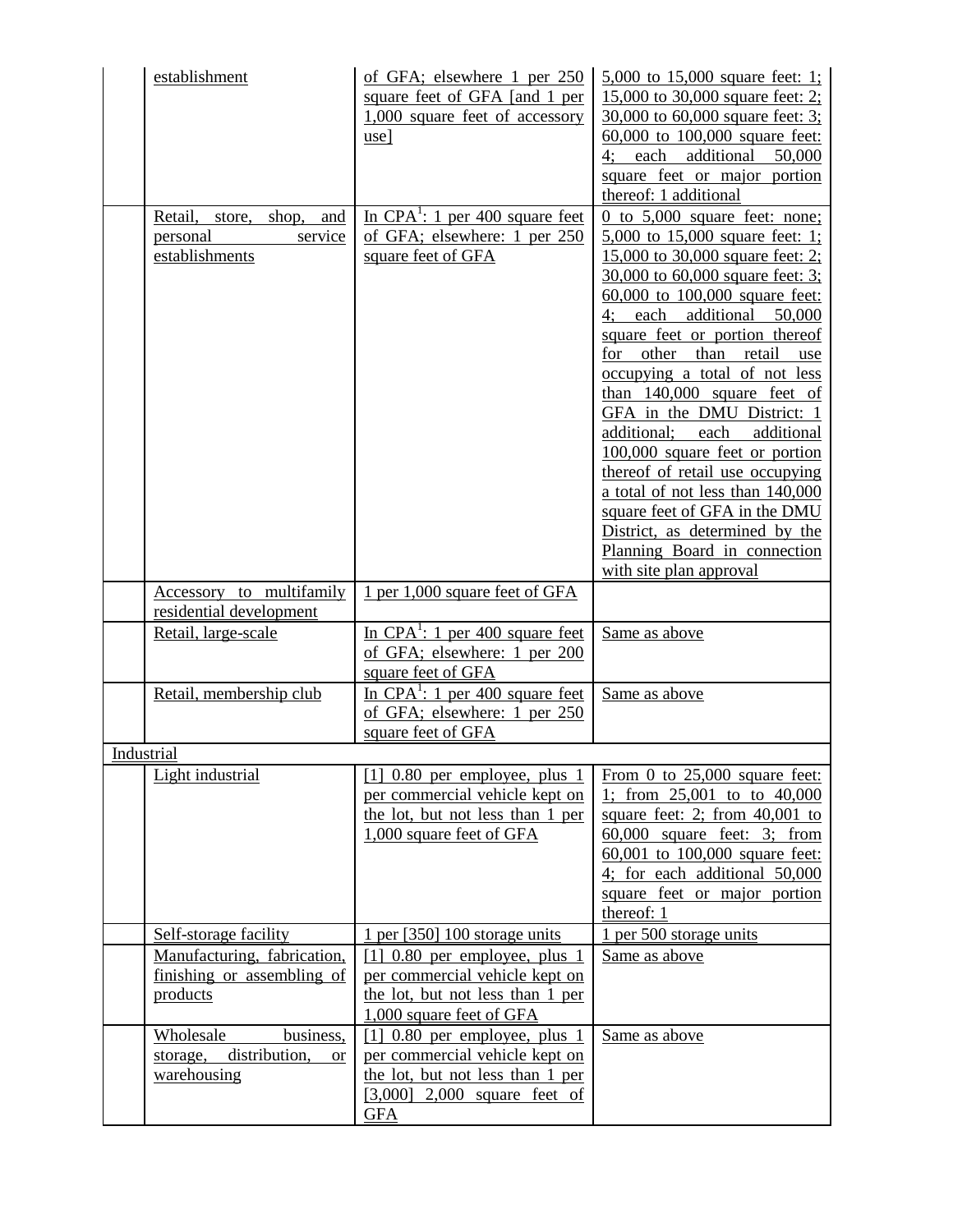A. Shared use of parking. The total number of off-street parking and loading spaces required shall be the sum of the requirements for each individual use, except that such total may be reduced in mixed-use districts by the Planning Board where the applicant demonstrates to the satisfaction of the Board that the capacity of the facility will satisfy the purposes of this chapter by reason of variation in the probable time of maximum use by residents, visitors, patrons, deliverers and/or employees as well as use of alternative modes of transportation.

 (1) The applicant may submit a Parking Management Plan by using the standards provided in the most recent edition of Shared Parking published by the Urban Land Institute and other supporting nationally and locally recognized standards to demonstrate to the Planning Board the maximum parking demand required for each development. Where two or more uses on the Site or Off-Site locations complying with 331- 126A(5) are able to share the same parking spaces because their parking demands occur at different times, the same parking spaces may be counted to satisfy the off-street parking requirements for each use upon the approval of a Parking Management Plan by the Planning Board. Applications for a Parking Management Plan approval shall include:

 (d) A legal instrument such as a lease, easement or deed restriction that guarantees the parking will be provided on-site or off-site so long as the associated uses remain, access to the parking for multiple uses according to an approved Parking Management Plan, [the time periods under which each use will have rights to count spaces for purposes of the space requirements under Section 331-126, and restrictions on the hours of operation of each use,] which shall be submitted to the Corporate Counsel of the City for review and approval. No parking spaces to be shared shall be reserved or allotted to any individual.

E. Alternate methods of complying with parking and loading requirements.

 (3) Alternate locations. Required off-street parking facilities shall be provided on the same lot with the structure or use which they serve, except as follows:

 (a) The Planning Board may allow all or part of the parking spaces required to serve structures or uses to be located on any lot entirely within [250] 500 feet of the structures or uses to be served, provided such parking is a lawful use in the district in which it is to be located and further provided that the Planning Board determines that it is impractical to provide parking on the same lot with the structures or uses being served.

 (b) In any H, RMF-SC-4.0, or NA District, the required parking spaces may be provided on any lot within [450] 500 feet of the structures or uses to be served.

 (c) Where the Planning Board approves the location of such parking spaces on a lot different from the lot occupied by the structure or use served, the Planning Board shall require a legal instrument, in form and filing satisfactory to the Corporation Counsel, assuring the continued use of said parking spaces in connection with the uses or structures served and recorded in the Westchester County Land Records in the County Clerk's office.

 (d) This section shall not apply to off-street parking being addressed through Article XXI of this code.

G. Other Parking Credits.

 (1) Non-reserved Parking: For a residential development that has 50 or more parking spaces the applicant is eligible for a parking reduction of up to 10%, if none of the residential spaces are reserved or assigned to any individual. This credit is subject to the approval by the Planning Board based upon a parking study.

 $[(1)](2)$  Car Share Parking: For parking facilities of 50 spaces or more (related to any use) the applicant can get a credit of 3 conventional parking spaces for every shared car (e.g. zip car) parked on